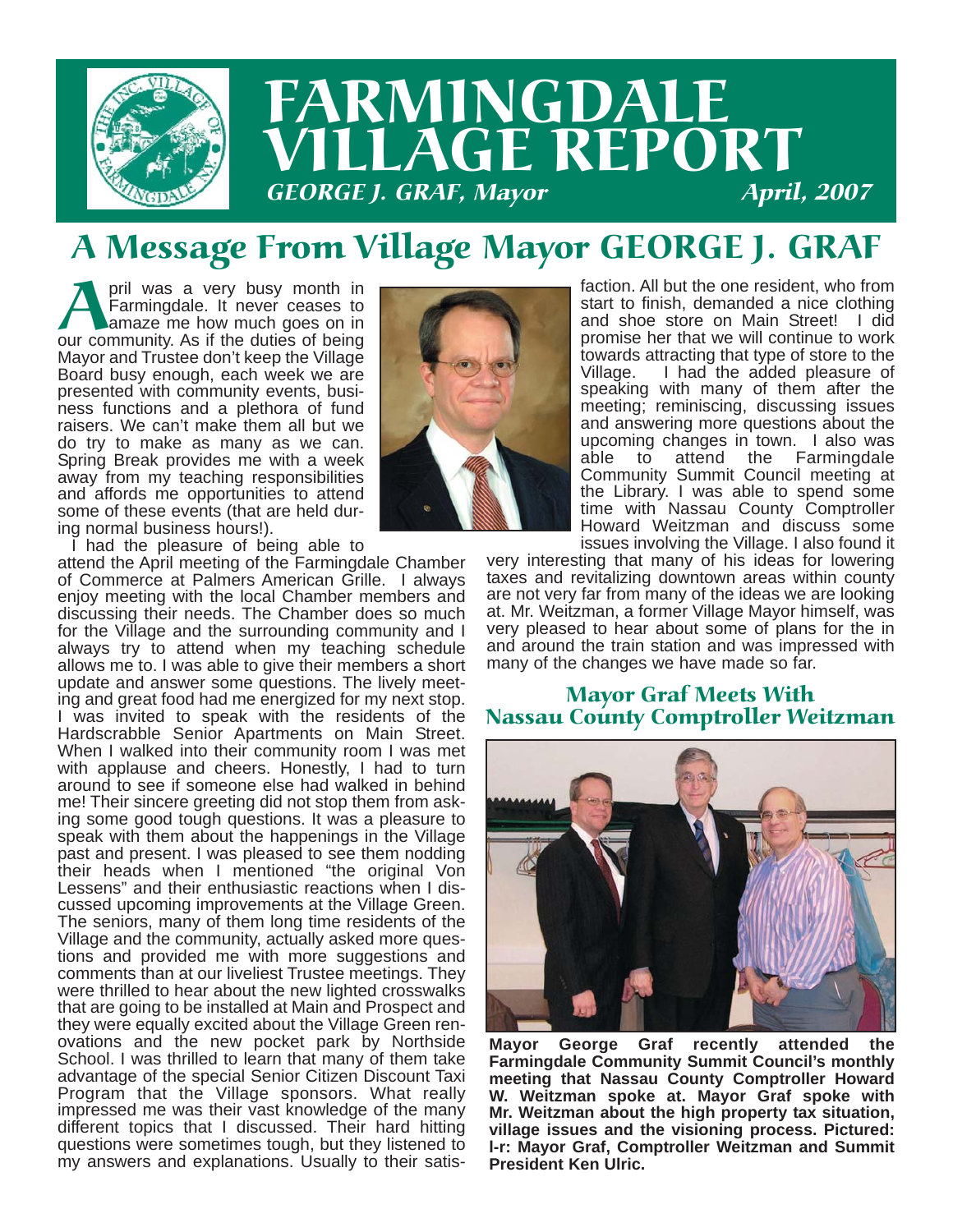#### Village Participates in 5th Annual Summit

The Farmingdale Community Summit Council held its fifth annual Summit Expo and Health Fair at Farmingdale High School on March 20th . There were over sixty five tables comprised of the who's who of our community. Service organizations, youth sports groups, local businesses, charitable organizations, health agencies, police and fire department representatives and private individuals. The Village is proud to be a charter member of the summit. The Village



**TOB Councilman Joseph Muscarella, New Island Hospital Administrative Assistant Georgette Zoe Toulis, TOB Councilman Anthony Macagnone, Village of Farmingdale Mayor George Graf, New Island Hospital Vice President Community Relations Pat Stickle.**



**Farmingdale Library Director and Farmingdale Chamber of Commerce President Debbie Podolski, Village of Farmingdale Trustee Patricia A. Christiansen, Nassau County Police Officer Paul Lamonaca (8th Precinct POP Unit)**

Trustees want to thank our colleagues who staffed the table. In addition to the Annual Expo and Health Fair, the Summit is responsible for other community events, including Farmingdale Reads, Farmingdale Remembers and Farmingdale Jumps. The proceeds from the Expo and Jumps are used to assist Farmingdale families in need. The summit meets the second Thursday of each month at the Farmingdale Public Library at 7 pm. All are welcome to attend.



Daleview Volunteers Recognized



**Deputy Mayor Joe Rachielle attended a special ceremony at the Daleview Care Center to acknowledge and thank all the volunteers who care for the elderly at the center. Picture l-r: seated: Volunteers: Loretta Zahn and Tina Weiss. Standing: Daleview Care Center Administrator Mary Ann Mangels. Director of Recreation and Volunteer Services Coordinator Mary Roeill and Deputy Mayor Rachiele.**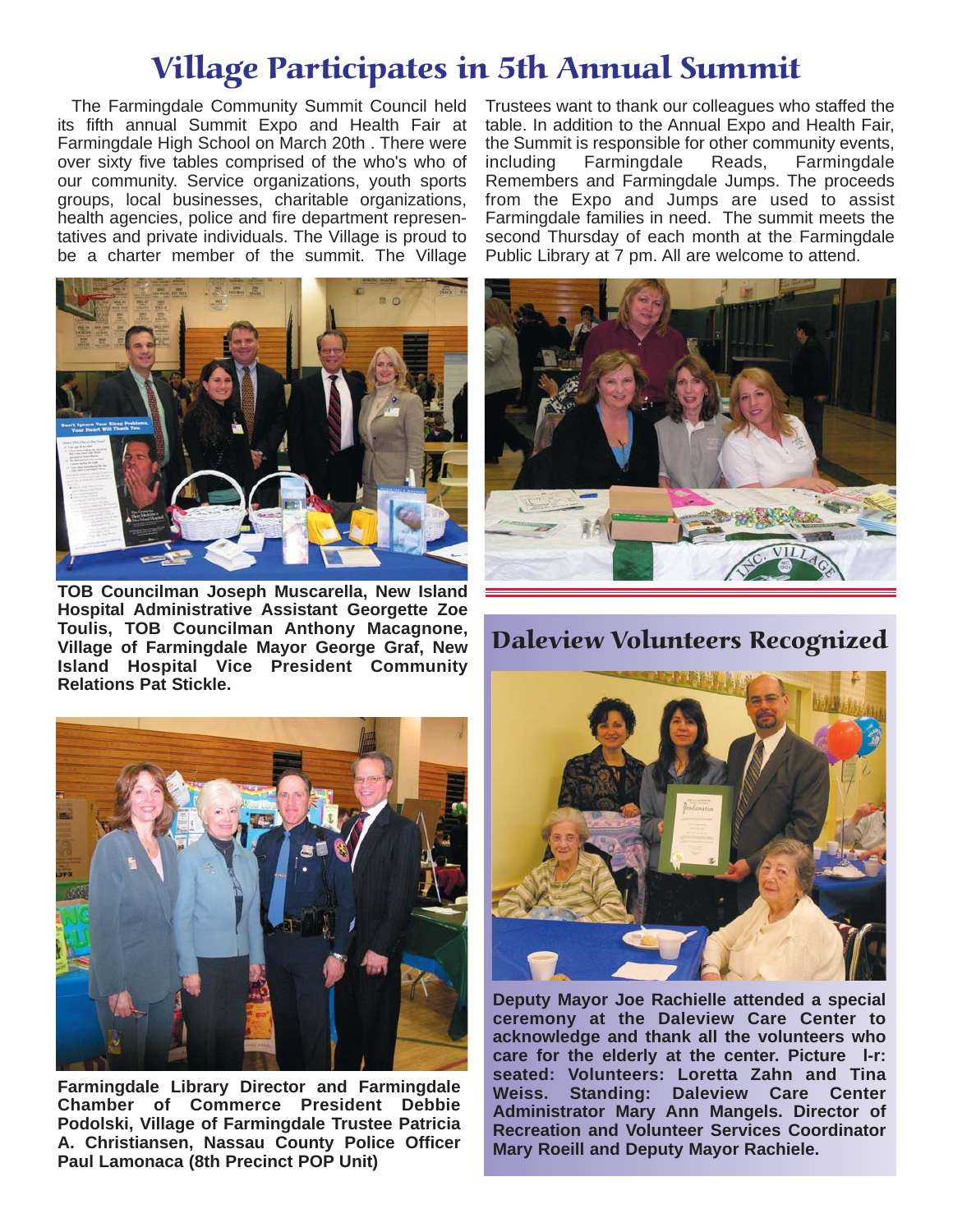

### **SAVE THE DATE**





Village Hall - Fire House 75<sup>th</sup> Anniversary Celebration 2:00 PM

## **Chamber Hosts Egg Hunt**



**The Farmingdale Chamber of commerce once again held their annual Easter Hunt at the Village Green. Village Mayor George Graff is shown here with: The Easter Bunny (aka Dr. Chris Wider), Chamber President Debbie Podolski and Chamber Treasurer Pete Yovine.**

#### Mayor Graf Attends Farmingdale Chamber Meeting

**Village Pops** 25<sup>th</sup> Anniversary Celebration

Concert at 5:00 PM



**Village of Farmingdale Mayor George Graff recently attended the Farmingdale Chamber of Commerce lunch meeting at Palmers American Grille in Fulton Street Plaza. The Mayor updated the group on current projects underway in the Village and spent a brief time answering questions. The Chamber meets the first Thursday of every month. Pictured: Back row l-r: Mathew Murphy ( VP Mortgage Warehouse), Master George Crayton, Jr. (Crayton's LooangFooPai), Mayor George Graf, Farmingdale Chamber President Debbie Podolski (Director Farmingdale Public Library). Front Row: Tina Diamond (VP-Farmingdale Board of Education), John Neglia (Business Service Manager, Bethpage Federal Credit Union).**



#### Mayor Graff visits the Hardscrabble Seniors

**Mayor George Graff recently visited the residents of the Hardscrabble Senior Citizen Apartments on Main Street. The Mayor updated them on recent developments and upcoming changes within the Village and also spent time answering their questions.**